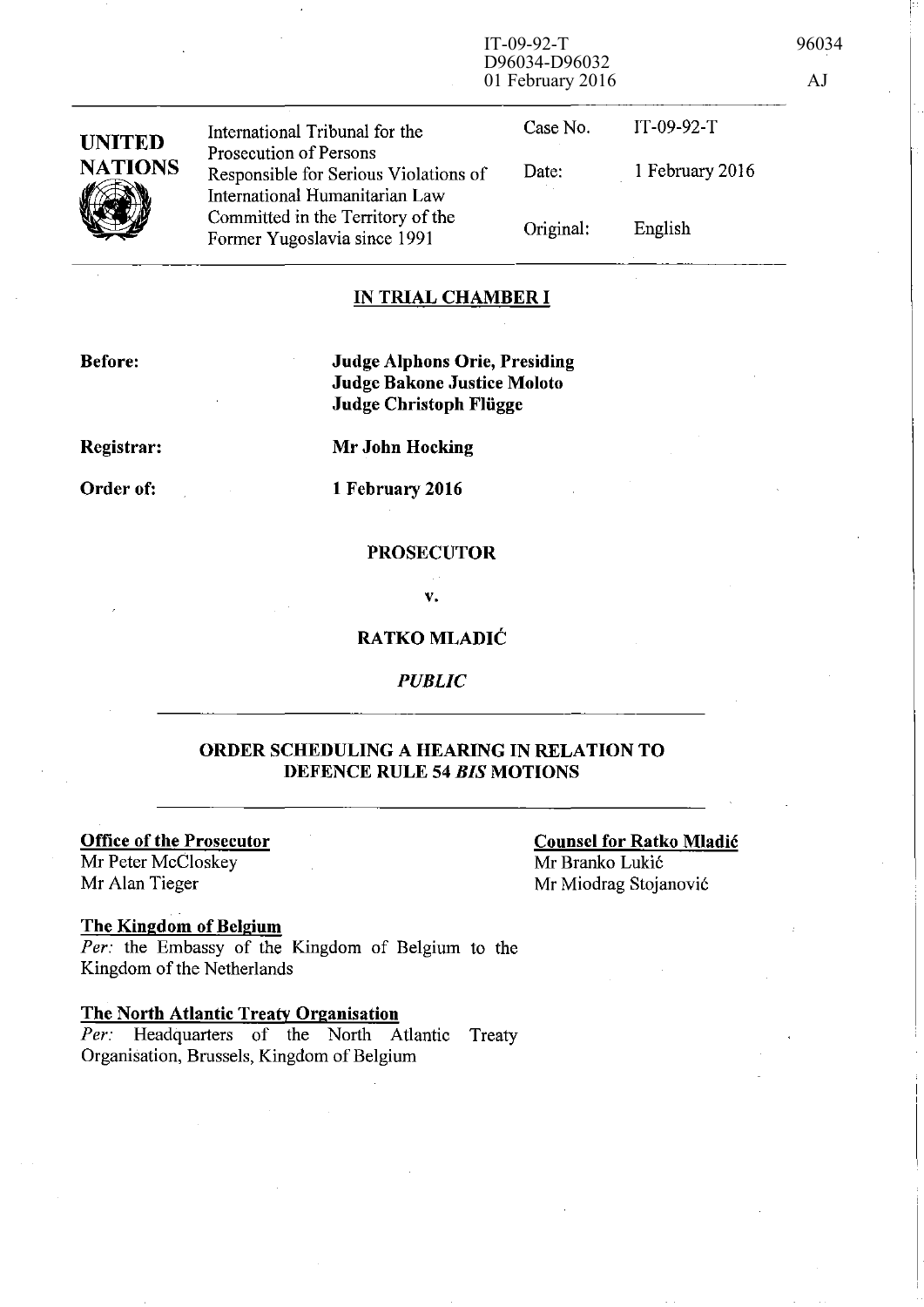**TRIAL CHAMBER I** ("Chamber") of the International Tribunal for the Prosecution of Persons Responsible for Serious Violations of International Humanitarian Law Committed in the Territory of the Former Yugoslavia since 1991 ("Tribunal");

**BEING SEISED** of the "Urgent Defence Third Rule 54 *his* motion as to the Kingdom of Belgium", filed on 29 January 2016 ("Belgium Motion"), requesting that the Chamber order the Kingdom of Belgium ("Belgium") to comply with its previous representations and schedule an interview with Mr Jan Segers, to be held in the physical presence of the Defence;

**BEING FURTHER SEISED** of the "Urgent Defence Motion under Rule 54 *his* as to the North Atlantic Treaty Organisation, for a Binding Order to Enjoin their Obstruction in the Interview of Mr Jan Segers", filed on 29 January 2016 ("NATO Motion");

**NOTING** that on 21 March 2014, the Chamber denied the Defence's first motion of 10 January 2014 for a binding order against Belgium, but invited Belgium to comply with the Defence's request pursuant to Article 29 of the Tribunal's Statute ("First Decision");  $\frac{1}{2}$ 

**NOTING** that on 15 January 2016, the Chamber denied the Defence's second motion of 29 December 2015 for a binding order against Belgium, but invited Belgium to urgently schedule the requested hearing to ensure that the Tribunal's proceedings are not delayed and invited the Defence to liaise directly with the Belgian Federal Prosecutor on this matter ("Second Decision");<sup>2</sup>

**NOTING** that the First Decision and the Second Decision were based on the consideration that Belgium was complying with its obligations under Article 29 of the Statute;

**NOTING** that the Belgium Motion and the NATO Motion indicate that the North Atlantic Treaty Organisation ("NATO") has petitioned Belgium to hold the interview with Mr Segers without the Defence's presence and that Belgium has accepted that petition;

**CONSIDERING** that Belgium previously consented to the Defence's presence at Mr Segers's interview;

**CONSIDERING** that no legal basis has been advanced for NATO's condition regarding Mr Segers's scheduled interview;

Decision on Defence Motion Pursuant to Rule *54bis* to Compel Cooperation from the Kingdom of Belgium in Providing Information, 21 March 2014 (Confidential).

 $\bar{2}$ Decision on Defence Second Rule 54 *bis* Motion to Compel Cooperation from the Kingdom of Belgium, 15 January 2016 (Confidential).